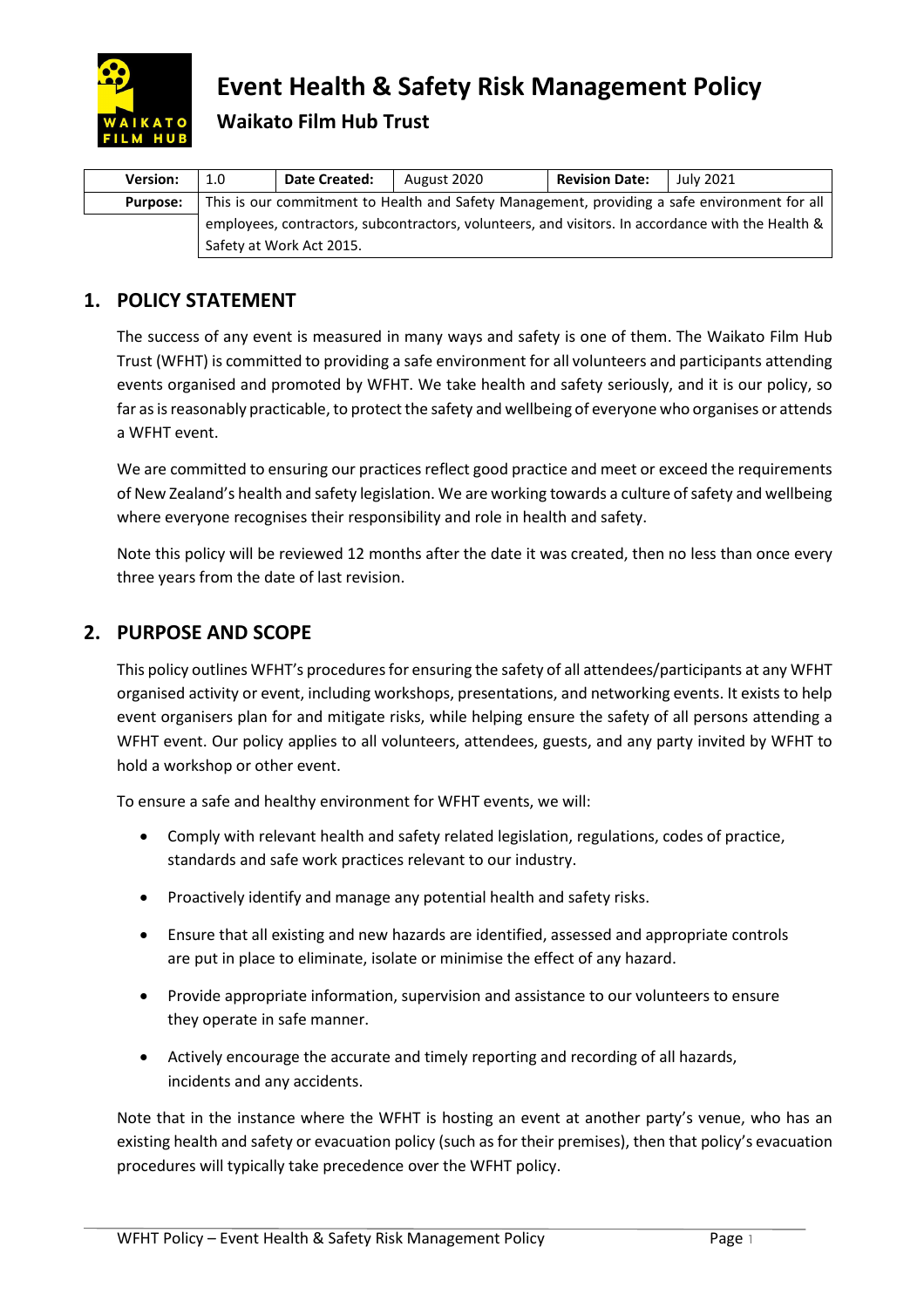To achieve this, we will:

- Complete appropriate Risk Assessment and Management System (RAMS) Plan (see Appendix 1 of this policy) prior to any advertised event to which members of the public or WFHT volunteers will be attending.
- Investigate all reported incidents, accidents, near misses and other unsafe conditions to ensure appropriate action is taken, using our Incident Report (see Appendix 2).
- Promote a culture of continuous improvement in health and safety.

### **3. ROLES AND RESPONSIBILITIES**

#### **Shared Responsibilities**

The obligations, duties and rights contained in the [Health and Safety at Work Act 2015](http://www.legislation.govt.nz/act/public/2015/0070/latest/DLM5976660.html) (HSWA) make it clear that everyone has a role to play in ensuring health and safety at work, whether as an employee or a volunteer. Therefore, all WFHT employees, volunteers and board members share a responsibility to:

- Proactively identify and manage any potential health and safety risks.
- Take no action or inaction that may harm them or others in the workplace.
- Take responsibility for their own health and safety.
- Observe all safe work practices, procedures, rules and instructions (including those of any venue that is being used for WFHT activities or events).
- Actively contribute to hazard identification and management.
- Report all incidents and injuries promptly and accurately to the event organiser.
- Comply with all occupational safety and health statutory obligations, policies, procedures, rules and special work requirements on or about all operational areas of the organisation.
- Participate in health and safety training where provided.

#### **Event Organiser Responsibilities**

Event Organisers are anyone deemed to be organising an event for or on behalf of WFHT. In addition to the above, WFHT event organisers have additional responsibilities:

• Prior to hosting an event or activity, the organiser must complete a RAMS assessment using the attached RAMS Plan (found in Appendix 1). These must be submitted to the Chief Executive (CE) no less than 48 hours prior to the event for approval.

Note that the RAMS plan must be completed where this event is being held at either:

- o a new location not previously used by WFHT, or
- o where an existing RAMS plan for that location has not been completed in the previous 12 months, or
- $\circ$  if the activity is a new activity, not previously held by WFHT, then a plan must be completed, regardless of location.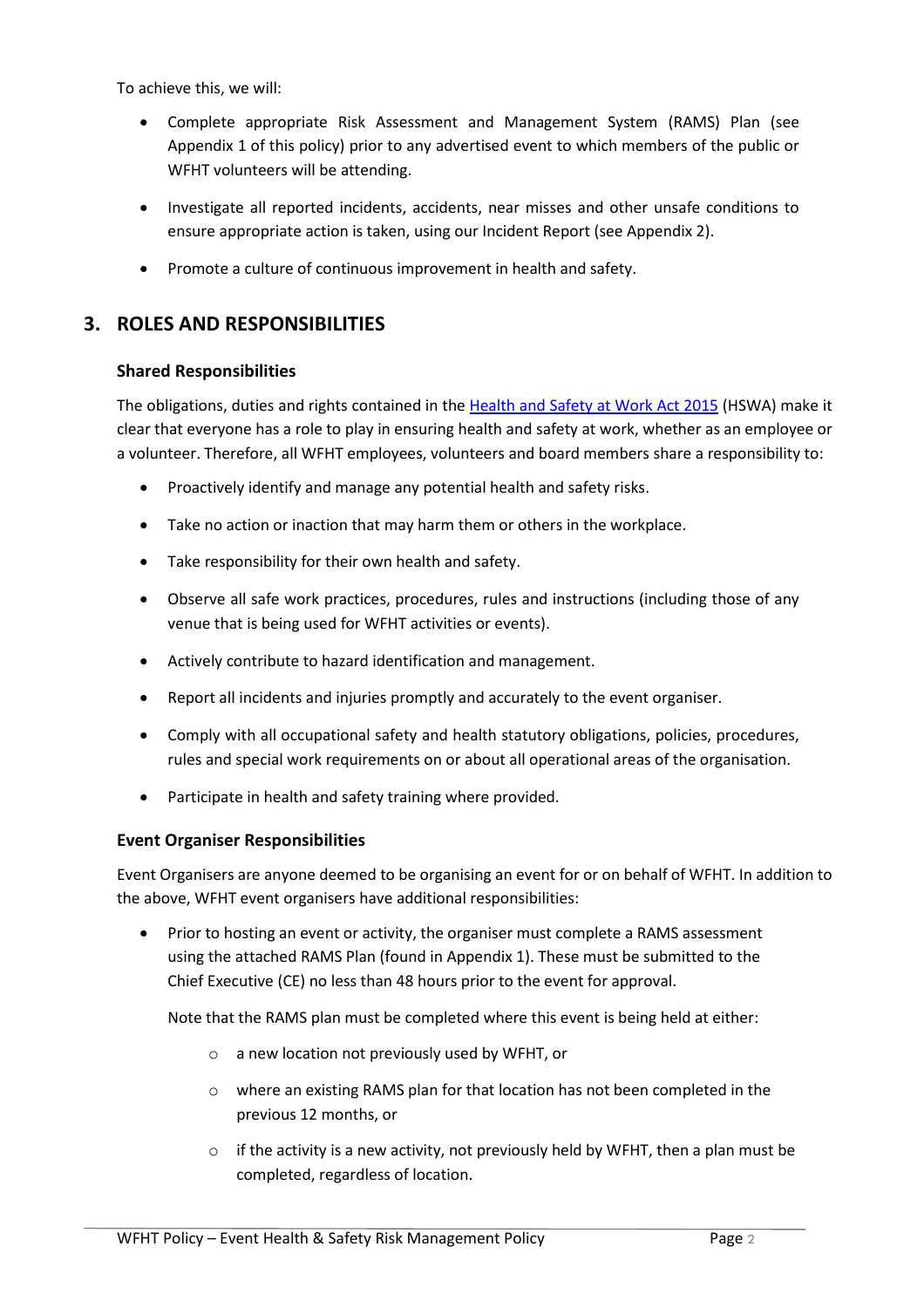- The Event Organiser can, with the prior approval of the Chief Executive, submit the RAMS plan within 48 hours of the planned event.
- In the event of an incident or accident, the event organiser must complete an Incident Report (found in Appendix 2) and submit this via email to WFHT's CE, within 24 hours of the incident or accident occurring.

Note that if the event is a serious incident or accident then the CE should be notified immediately. For what is a serious incident or accident, refer to *Part 5: Glossary of Terms* in this policy.

### **Chief Executive Responsibilities**

In addition to the above, the Chief Executive (CE) has additional responsibilities:

- Provide appropriate information, supervision, and assistance to our volunteers to ensure they operate in safe manner.
- Review and decline, challenge or approve any RAMS plan submitted by the Event Organiser, within 48 hours of the event. In the event that the CE is also the event organiser, then they should seek approval from a member of the WFHT Board.
- In situations where WFHT staff, volunteers or event organisers will be interacting with minors under the age of 18 for an extended period of time (daily, overnight, or at least four days over a 30 day period) then the CE must ensure those people have been properly vetted by the police.
- Monitor and ensure RAMS plans are being reviewed correctly and annual reviews are being completed where necessary.
- Maintain an accident register, as required under the Health & Safety at Work Act 2015.
- Organise and approve relevant health and safety training, where required.
- Seek advice from the WFHT Board or other applicable sources on health and safety matters when required.
- In the event of a serious incident or accident at a WFHT event, the CE must notify the Board immediately upon being notified.
- Prepare reports on the health and safety activities of the WFHT, and any incidents and accidents, as requested by the Board and/or WorkSafe NZ.
- Cooperate with any investigation by WorkSafe or a nominated WorkSafe representative.

#### **WFHT Board Responsibilities**

In addition to our shared responsibilities, the WFHT Board have the following responsibilities:

- Annually inspect and review the health and safety practices of the WFHT.
- Review and approve this policy no less than once every three years.
- Organise and approve relevant health and safety training for the CE, where required.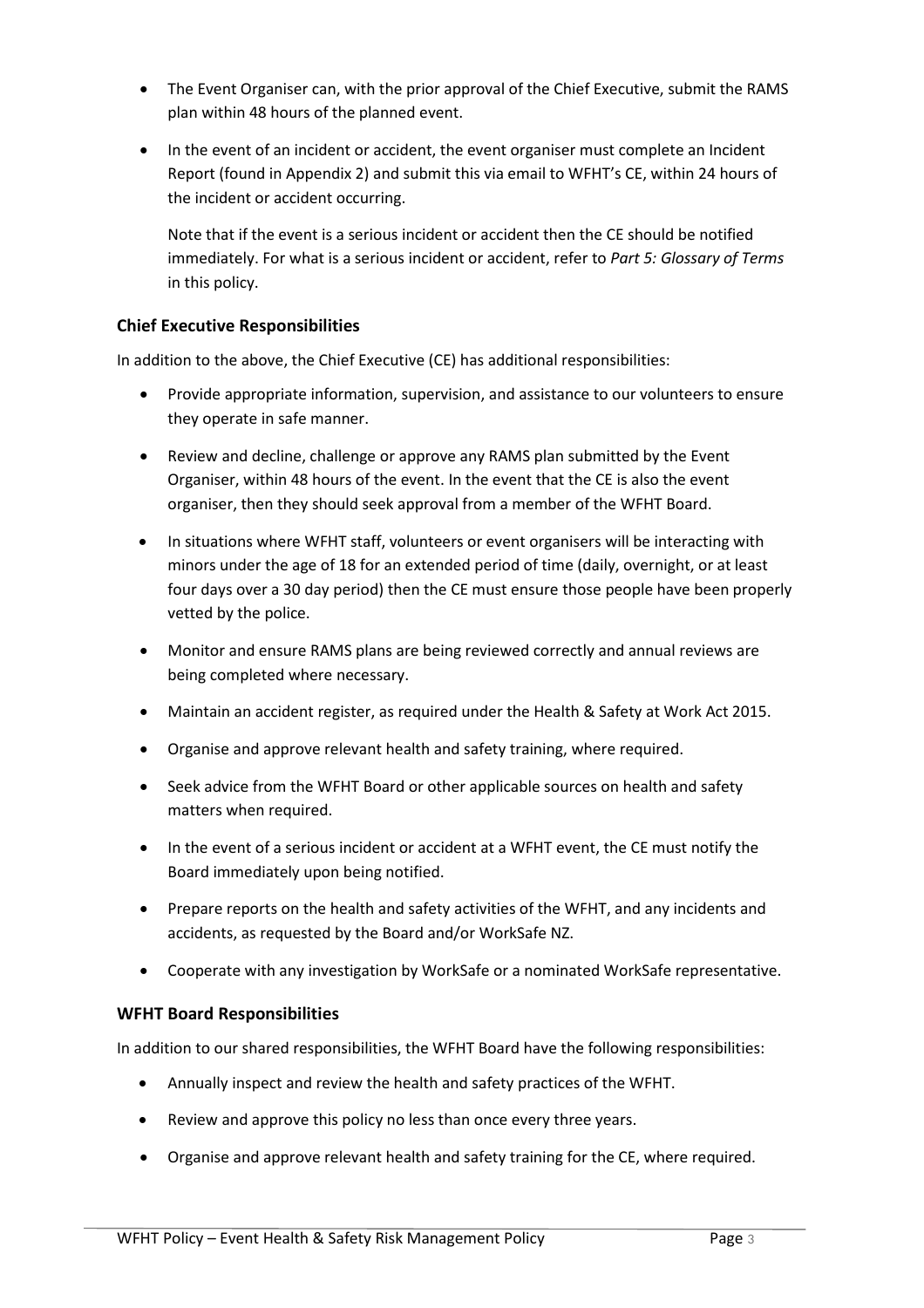- Review the performance of the CE with regards to health and safety, no less than once every year.
- In the event of a serious incident or accident at a WFHT event, the Board must notify the New Zealand Police and/or WorkSafe of any [Notifiable Events.](https://worksafe.govt.nz/notifications/notifiable-event/what-is-a-notifiable-event/#lf-doc-39637)
- Cooperate with any investigation by the police and/or WorkSafe or a nominated representative.

Note that any breach of this policy may result in disciplinary action being taken up to and including, for employees, dismissal in the case of any serious or persistent breaches. For volunteers this could include lifetime bans from WFHT events. For Board members, this could include being removed as a member of the Board, pursuant to the WFHT Charter. In cases of serious or criminal misconduct, the WFHT Board reserves the right to notify the relevant authorities.

## **4. HEALTH AND SAFETY PROCEDURES**

The following rules and procedures apply.

### **General Safety Rules**

- a) Use the approved personal protective equipment (PPE) where required.
- b) Do not operate any equipment unless you have been trained in its use.
- c) Obey all standard operating procedures for equipment or processes.
- d) Obey all safety and warning signs.
- e) Obey any reasonable instruction given by an event organiser, venue manager/owner, the WFHT CE or the board.

### **Risk Assessment and Management**

As part of any good planning process, hazards should be identified, assessed and controlled to eliminate or minimise the potential for harm or injury. Events vary in size, nature and type, but every event requires an event specific Risk Assessment and Management System (RAMS) plan. This must be completed by the Event Organiser. The plan will become an invaluable tool to assess event safety – from the concept/planning phase through to the overall evaluation of the event.

As per the Health and Safety at Work Act 2015 the purpose of a risk assessment is to identify and manage risks. In managing risks to health and safety, the Event Organiser must identify hazards that could give rise to reasonably foreseeable risks to health and safety.

The Event Organiser is required to:

- eliminate risks to health and safety, so far as is reasonably practicable, or
- if it is not reasonably practicable to eliminate risks to health and safety, to minimise those risks so far as is reasonably practicable.

The RAMS plan is a live document and must be kept updated as and when new hazards/risks and the control of those risks have been identified.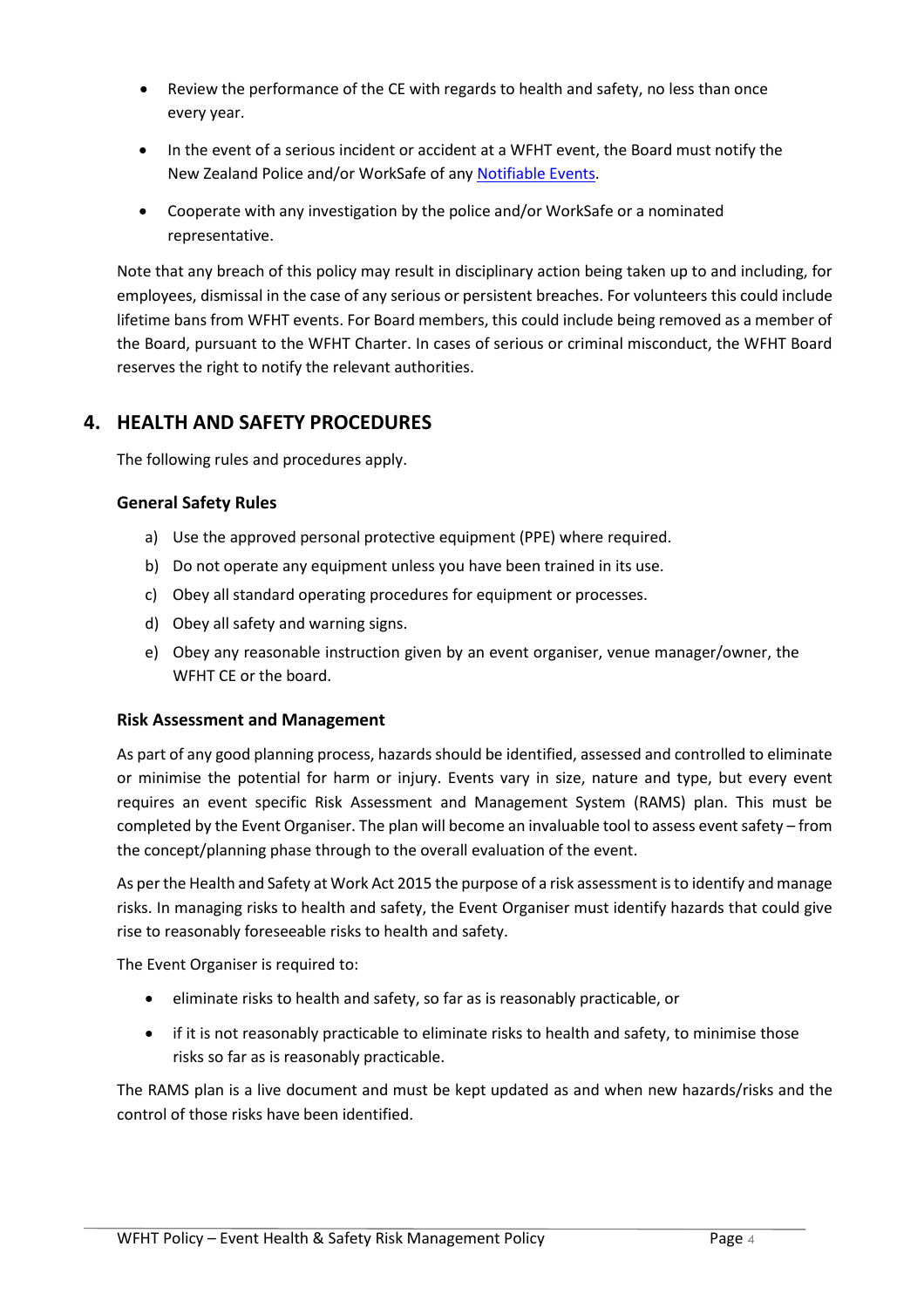The plan should include, if applicable to the event, information about the following:

#### • **Event Details**

Provide the information required in the "Event Details" section of the RAMS plan.

#### • **Key Contacts and Responsibilities**

List the key contacts and their responsibilities throughout the duration of the event (and after hours where applicable). Include contact details for the key contacts.

Note that it is the responsibility of the Event Organiser to verify any certificates (e.g. first aid certificate) and check that they are current and in accordance with New Zealand legislation, relevant industry standards and acceptable to health and safety best practice. CE. Where practicable, copies of these should be attached to the RAMS plan. In the event Police Vetting is required, this is the responsibility of the WFHT CE to organise. Police vetting results are not included with RAMS plans due to the confidentiality of the personal information contained.

#### • **Third-party safety and evacuation policy and procedures**

These are an essential part of our planning for an event and must be sighted and/or discussed with the location providers of the event. This must be marked on our RAMS plan, and ideally the venue's health and safety policy and evacuation plan attached to the RAMS.

#### • **Event location and site assessment**

WFHT is privileged to have access to several spaces from which we can host events, many of them free, or in return for a koha (donation). Regardless of whether we pay to use a space or not, a site assessment should be conducted. This should include:

- o Meeting with the Health & Safety Officer or relevant staff member from the organisation who owns or manages the premises. This person should demonstrate the correct and safe use of the main space, and any equipment or electronics, including projection gear, ladders, moveable wall panels, stacking chairs, correct storage of tables, securing cables and cords, and advise the emergency evacuation procedure
- o All hazards identified will be recorded in the RAMS plan to assist in the hazard identification risk assessment and control process.

#### • **Hazard identification, risk assessment, and control**

The three steps are:

#### o **Step 1 – Hazard Identification**

Hazard identification is the process of recognizing hazards associated with an event. It is helpful to identify risks by considering the people involved, and their roles to ensure their safety at all time. Hazard 'groupings' that can assist in the identification process include:

- Human type and size of crowd expected, level of crowd participation.
- Technological mechanical, utilities such as gas and electricity and plant and equipment.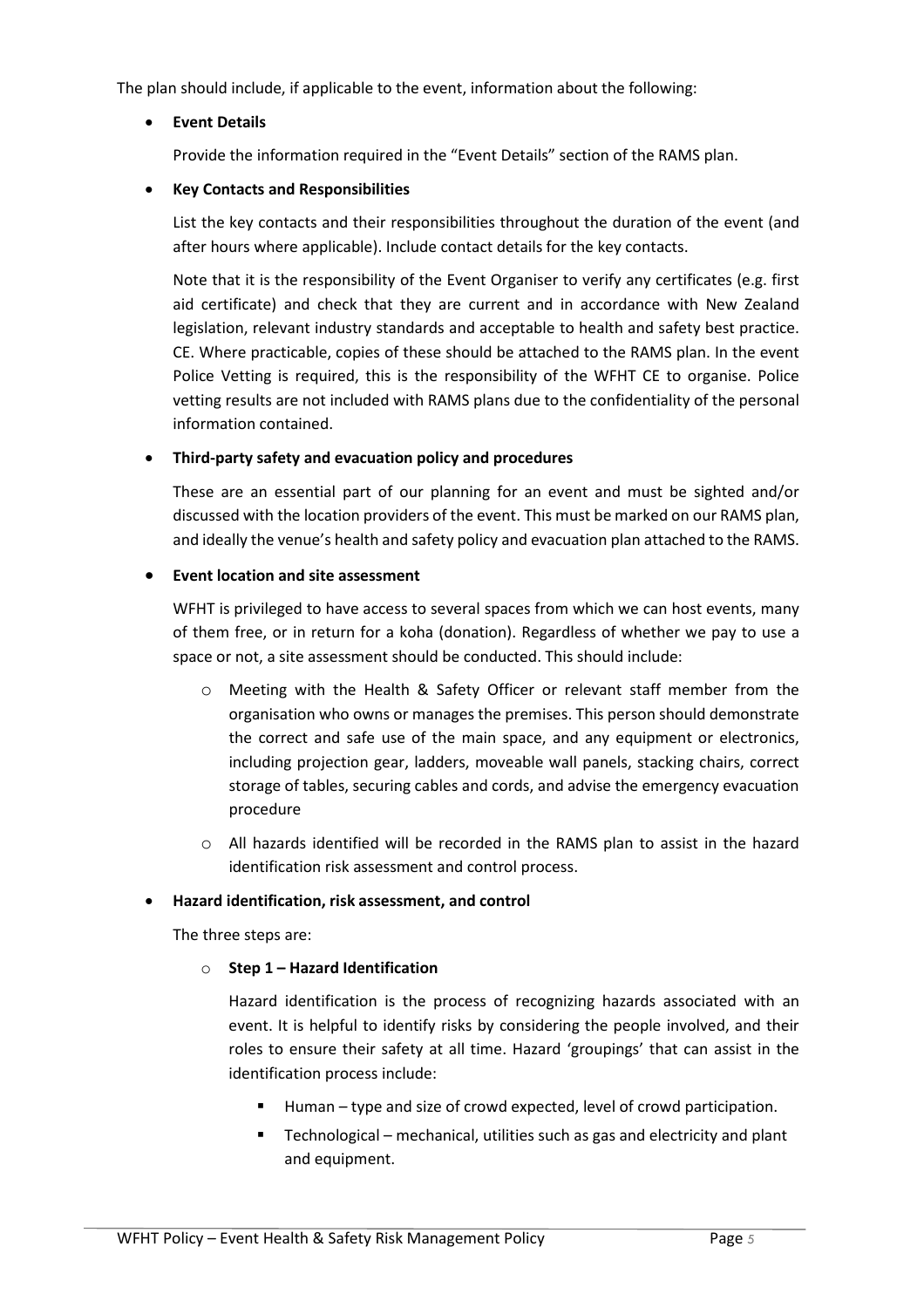- Natural the physical location and site area conditions.
- Environmental weather, ground impact etc

#### o **Step 2 – Risk Assessment**

Risk assessment is the process of estimating the potential effectors or harm of a hazard to determine its risk rating. By determining the level of risk, the Event Organiser can prioritise risks to ensure either the elimination or minimisation of health and safety risks. In order to determine a risk rating consider:

- The consequence what will happen, the extent of the harm, and
- The likelihood chances of possibility of it occurring. When conducting a risk assessment, include the people who are actually involved in undertaking the task. Experience is as important as a fresh perspective when undertaking risk assessment.

#### o **Step 3 – Risk Control**

In order to control the risk you need to work out the best method of handling the risk. Look at the following methods, which are referred to as the [Hierarchy of](https://www.worksafe.vic.gov.au/hierarchy-control)  [Control,](https://www.worksafe.vic.gov.au/hierarchy-control) to see if you can eliminate or reduce the risk:

- Elimination by removing the hazard entirely through new design or implementing new process.
- **Substitution by replacing hazardous materials or methods with less** hazardous alternatives.
- **Engineering by isolating, enclosing or containing the hazard.**
- Administrative by ensuring safe operating procedures are in place and that effective training, induction and monitoring is available to all in the workplace.
- Personal Protective Equipment (PPE) by making sure that appropriate safety equipment such as gloves, hats, sunscreen etc are available.

Note these steps are not optional. They MUST be completed.

### • **Event Organiser and WFHT Signoff**

Both the Event Organiser and an authorised member of WFHT should sign off the completed RAMS plan. It must be submitted to WFHT no less than 48 hours before an event is to be held.

The completed RAMS plan must be copied, and the copy stored by the CE in a secure location.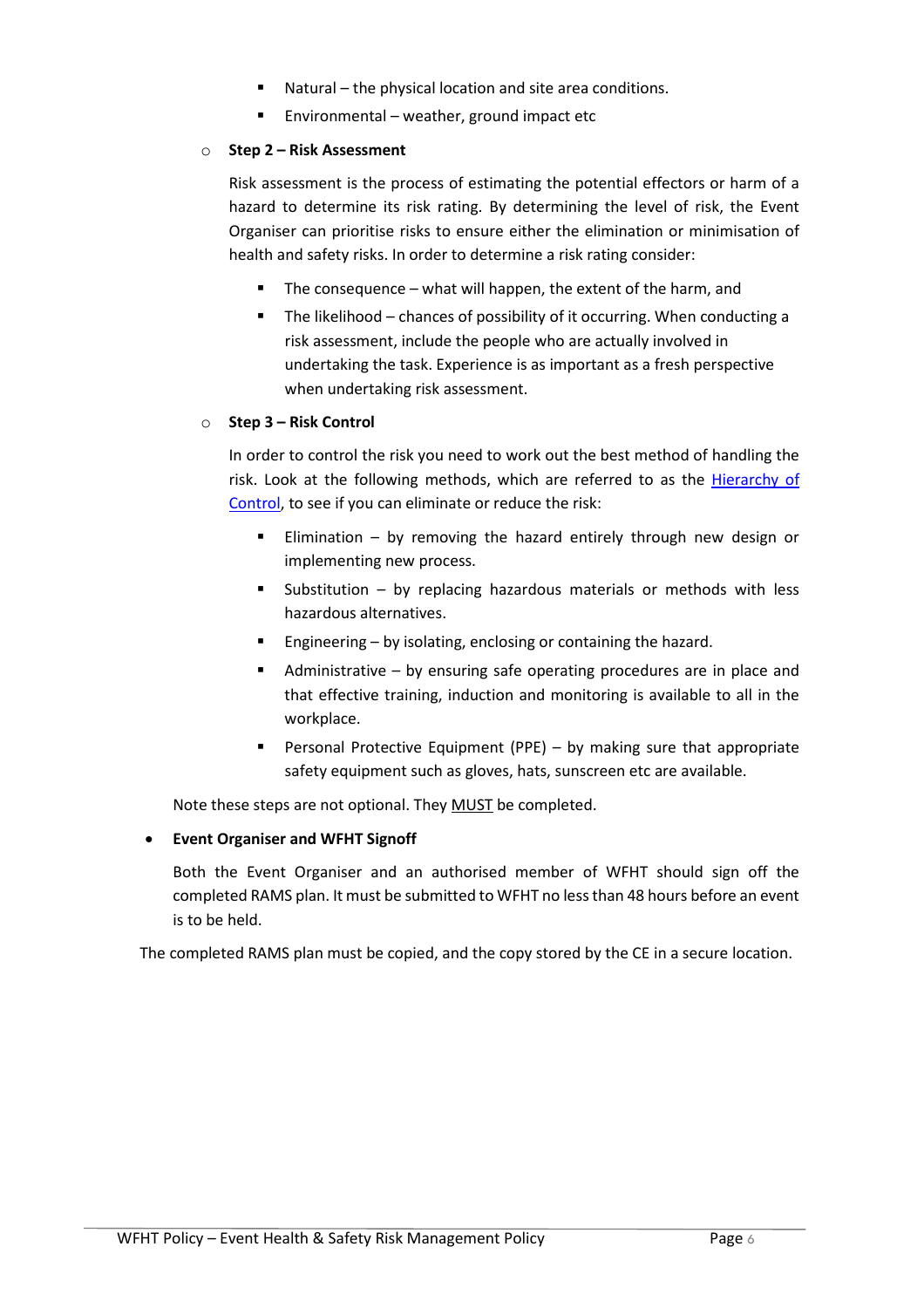#### **IMPORTANT**

If you are the initial responder to an event or incident: Always ensure that your health and safety and that of others is protected. If necessary and able, provide aid to any injured persons involved in the incident; call emergency services, and take action to make the site safe and to prevent further incidents.

In an emergency, ensure that all existing and new hazards are identified, assessed and appropriate controls are put in place to eliminate, isolate, or minimise the effect of any hazard to other participants, bystanders and members of the public. The Event Organiser should:

- a) Seek medical attention from the nearest first aider if possible.
- b) Ensure that an Incident Report (Appendix 2) is completed and handed to the CE for signing. In the event that a serious incident or accident has occurred, the scene must be left undisturbed wherever possible, and the CE must be notified immediately. Reporting of serious accidents to WorkSafe will be the responsibility of the WFHT Board.

Please complete and submit the Incident Report to WFHT as soon as possible, but no more than 24 hours after the event. WFHT is available to assist in completing the Incident Report.

#### • **Notifiable events or incidents**

These are incidents or events when WorkSafe must be notified. In the event of a notifiable incident or event (see *Part 5: Glossary of Terms*) the Event Organiser must take all reasonable steps to ensure the site of a notifiable event is not disturbed. The exceptions to this rule are:

- o to help an injured person
- o to remove a deceased person
- $\circ$  essential to make the site safe or to minimise the risks of a further notifiable event
- o by or under direction of a police officer
- o permitted by the regulator or an Inspector.

#### **Incident and Accident Register Procedures**

The WFHT CE is responsible for maintaining an accident register under the Health & Safety at Work Act 2015 and requires the following information:

- Date and time of accident
- Name of injured person
- Nature and cause of injury
- Place, department, machinery involved
- Treatment given
- Other staff involvement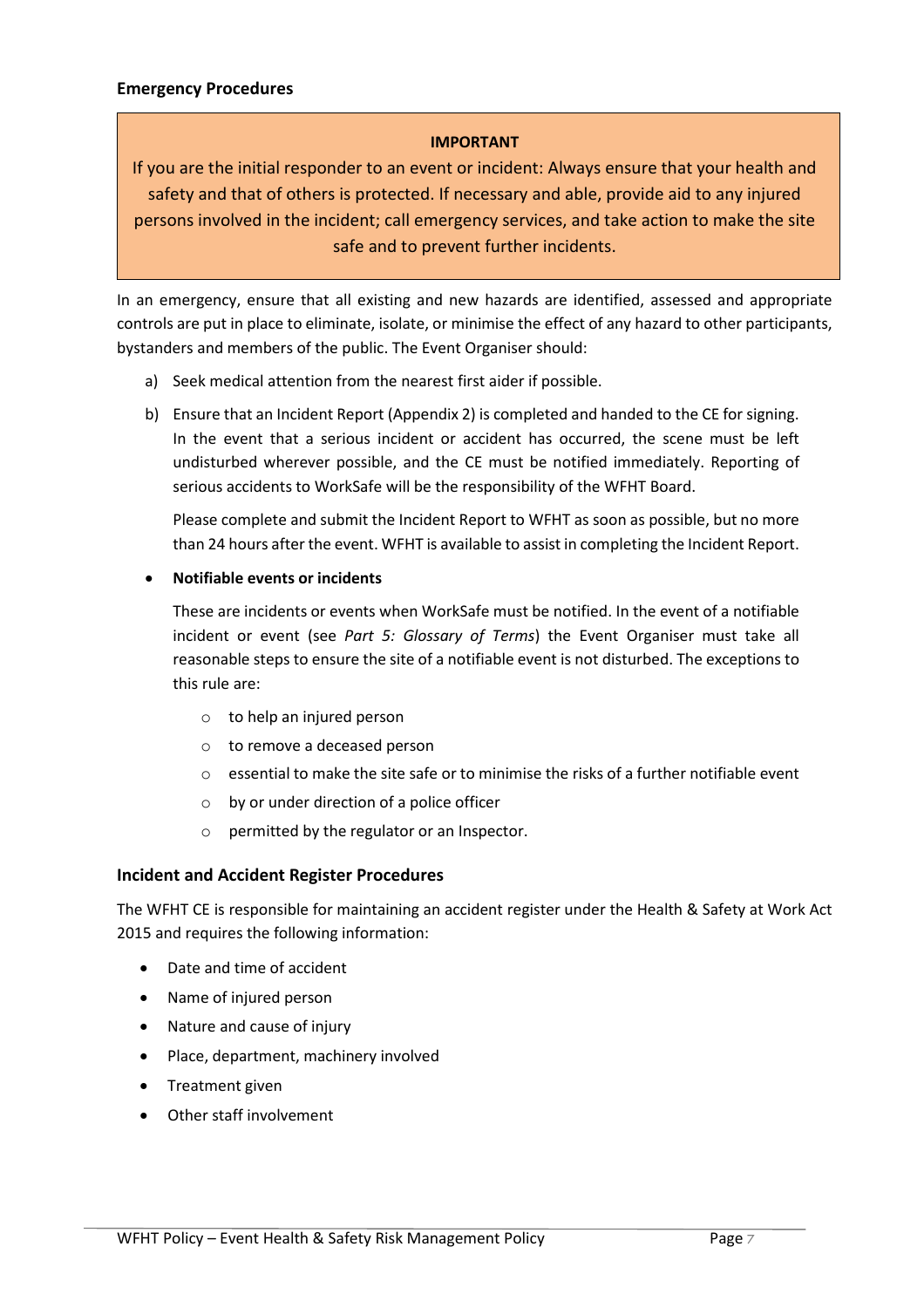# **5. GLOSSARY OF TERMS**

| <b>Health and Safety at</b><br><b>Work Act</b> | Also known as the HSWA. New Zealand's guiding legislation for workplace (and<br>volunteer) health and safety, and accident reporting, in the workplace.                                                                                                                                                                                                                                                                                                                                                                   |  |  |
|------------------------------------------------|---------------------------------------------------------------------------------------------------------------------------------------------------------------------------------------------------------------------------------------------------------------------------------------------------------------------------------------------------------------------------------------------------------------------------------------------------------------------------------------------------------------------------|--|--|
| <b>Notifiable Event</b>                        | Under the Health and Safety at Work Act 2015 (HSWA), WorkSafe must be<br>notified when certain work-related events occur. Only serious events are<br>intended to be notified. These trigger requirements to preserve the site, notify<br>the regulator and keep records.                                                                                                                                                                                                                                                  |  |  |
|                                                | A notifiable event is when any of the following occurs as a result of work while<br>during an event hosted/organised by the WFHT:                                                                                                                                                                                                                                                                                                                                                                                         |  |  |
|                                                | a death<br>$\bullet$                                                                                                                                                                                                                                                                                                                                                                                                                                                                                                      |  |  |
|                                                | notifiable illness or injury<br>$\bullet$                                                                                                                                                                                                                                                                                                                                                                                                                                                                                 |  |  |
|                                                | a notifiable incident                                                                                                                                                                                                                                                                                                                                                                                                                                                                                                     |  |  |
|                                                | If someone has been killed as a result of work, then WorkSafe MUST be notified<br>immediately (Ph anytime 0800 030 040). WFHT CE must also be contacted, who<br>will then advise the WFHT Board. This is the responsibility of the WFHT board, or<br>if unavailable, then WFHT CE can call them. In the case of an emergency, phone<br>111. See also Notifiable Incident.                                                                                                                                                 |  |  |
| <b>Notifiable Incident</b>                     | For an incident to be notifiable, there must have been serious risk to a worker or<br>other person's health and safety due to immediate or imminent exposure to a<br>hazard that arose from an unplanned or uncontrolled incident. Being put at<br>serious risk does not necessarily mean that they were harmed in any way.                                                                                                                                                                                               |  |  |
|                                                | All injuries or illnesses that require (or would usually require) a person to be<br>admitted to hospital for immediate treatment are notifiable.                                                                                                                                                                                                                                                                                                                                                                          |  |  |
|                                                | For clarity, deaths, injuries or illness that are unrelated to work are not notifiable<br>events, for example:                                                                                                                                                                                                                                                                                                                                                                                                            |  |  |
|                                                | a diabetic worker slipping into a coma at an event                                                                                                                                                                                                                                                                                                                                                                                                                                                                        |  |  |
|                                                | someone being injured driving to the event in his or her private car<br>٠<br>when the driving s not done as part of their work                                                                                                                                                                                                                                                                                                                                                                                            |  |  |
|                                                | injuries triggered by a medical reason (eg injuries from a fall caused by a<br>stroke)                                                                                                                                                                                                                                                                                                                                                                                                                                    |  |  |
|                                                | While WorkSafe does not need to be contacted, in these instances the Event<br>Organiser should still contact WFHT CE or Board. See also Notifiable Event.                                                                                                                                                                                                                                                                                                                                                                 |  |  |
| PCBU                                           | As defined by the Health and Safety at Work Act, a PCBU is a 'person conducting<br>a business or undertaking'. A PCBU may be an individual person or an<br>organisation. A 'business' is a profit-making entity, whereas an 'undertaking'<br>may not be commercial in nature. HSWA places duties on all PCBUs. The<br>Waikato Film Hub Trust is not considered a PCBU, however we take our<br>responsibilities towards health and safety seriously, and so have adopted where<br>practicable the same approach as a PCBU. |  |  |
| <b>Police Vetting</b>                          | Police Vetting is the process of checking for a criminal record for any prospective<br>volunteers for any serious criminal offences.                                                                                                                                                                                                                                                                                                                                                                                      |  |  |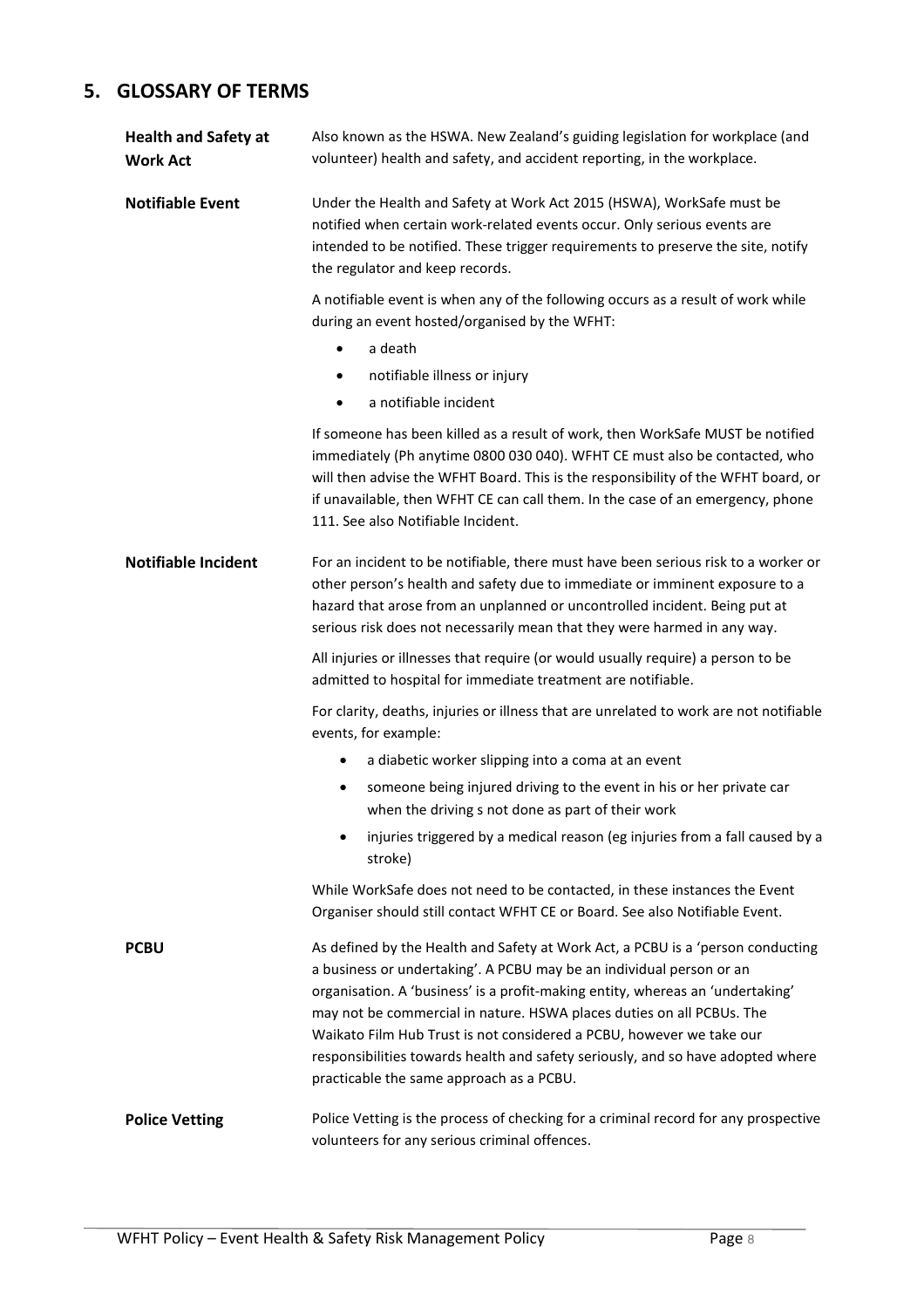|                         | All volunteers who have regular or overnight contact with children and<br>vulnerable adults are expected to be vetted. Regular or Overnight Contact<br>means the person has contact (other than merely incidental contact) with a child<br>or children:                                                              |  |  |  |
|-------------------------|----------------------------------------------------------------------------------------------------------------------------------------------------------------------------------------------------------------------------------------------------------------------------------------------------------------------|--|--|--|
|                         | Overnight, or<br>$\bullet$                                                                                                                                                                                                                                                                                           |  |  |  |
|                         | at least once each week, or<br>$\bullet$                                                                                                                                                                                                                                                                             |  |  |  |
|                         | on at least 4 days each month.<br>$\bullet$                                                                                                                                                                                                                                                                          |  |  |  |
|                         | Currently WFHT does not run any event that requires police vetting of<br>volunteers. Refer to the NZ Police website for more information.                                                                                                                                                                            |  |  |  |
| <b>Serious Accident</b> | See Notifiable Event and/or Notifiable Incident.                                                                                                                                                                                                                                                                     |  |  |  |
| Volunteer               | A volunteer association is a group of volunteers working together for a                                                                                                                                                                                                                                              |  |  |  |
| <b>Associations (as</b> | community purpose who do not employ any person under a contract of service.                                                                                                                                                                                                                                          |  |  |  |
| defined by HSWA)        | Purposes could include the promotion of art, culture, science, religion,                                                                                                                                                                                                                                             |  |  |  |
|                         | education, medicine, or to support a charity, sport or recreation activity.                                                                                                                                                                                                                                          |  |  |  |
|                         | Volunteer associations do not have health and safety duties under HSWA, as<br>they are not PCBUs. The Waikato Film Hub Trust is a volunteer organisation.                                                                                                                                                            |  |  |  |
| <b>Volunteers</b>       | You are a volunteer if you don't receive payment or reward for the work your do<br>for WFHT. You may be reimbursed for out-of-pocket expenses, for example, you<br>may be reimbursed for your petrol expenses if you are required to drive.<br>Currently the WFHT does not employee anyone; everyone is a volunteer. |  |  |  |
| <b>WFHT</b>             | The Waikato Film Hub Trust.                                                                                                                                                                                                                                                                                          |  |  |  |
| <b>WorkSafe</b>         | The New Zealand Government's workplace health and safety watchdog, which<br>replaced Occupational Safety and Health (OSH).                                                                                                                                                                                           |  |  |  |

# **6. RECORDS MANAGEMENT & VERSION HISTORY**

The following records relate to this policy:

| Record                                               | <b>Minimum Retention Period</b>                                                    | <b>Disposal Action</b> |
|------------------------------------------------------|------------------------------------------------------------------------------------|------------------------|
| This policy                                          | Until superseded and administratively no<br>longer required for reference purposes | Retain in archive      |
| Risk Assessment and<br>Management System (RAMS) Plan | Until superseded and administratively no<br>longer required for reference purposes | Securely Destroy       |
| Incident Report                                      | 7 years after date of last action                                                  | Securely Destroy       |
| <b>Accident Register</b>                             | 7 years after date of last action                                                  | Retain in archive      |

### The version history of this document:

| Version | Approved    | <b>Details</b>   |
|---------|-------------|------------------|
|         | August 2020 | First published. |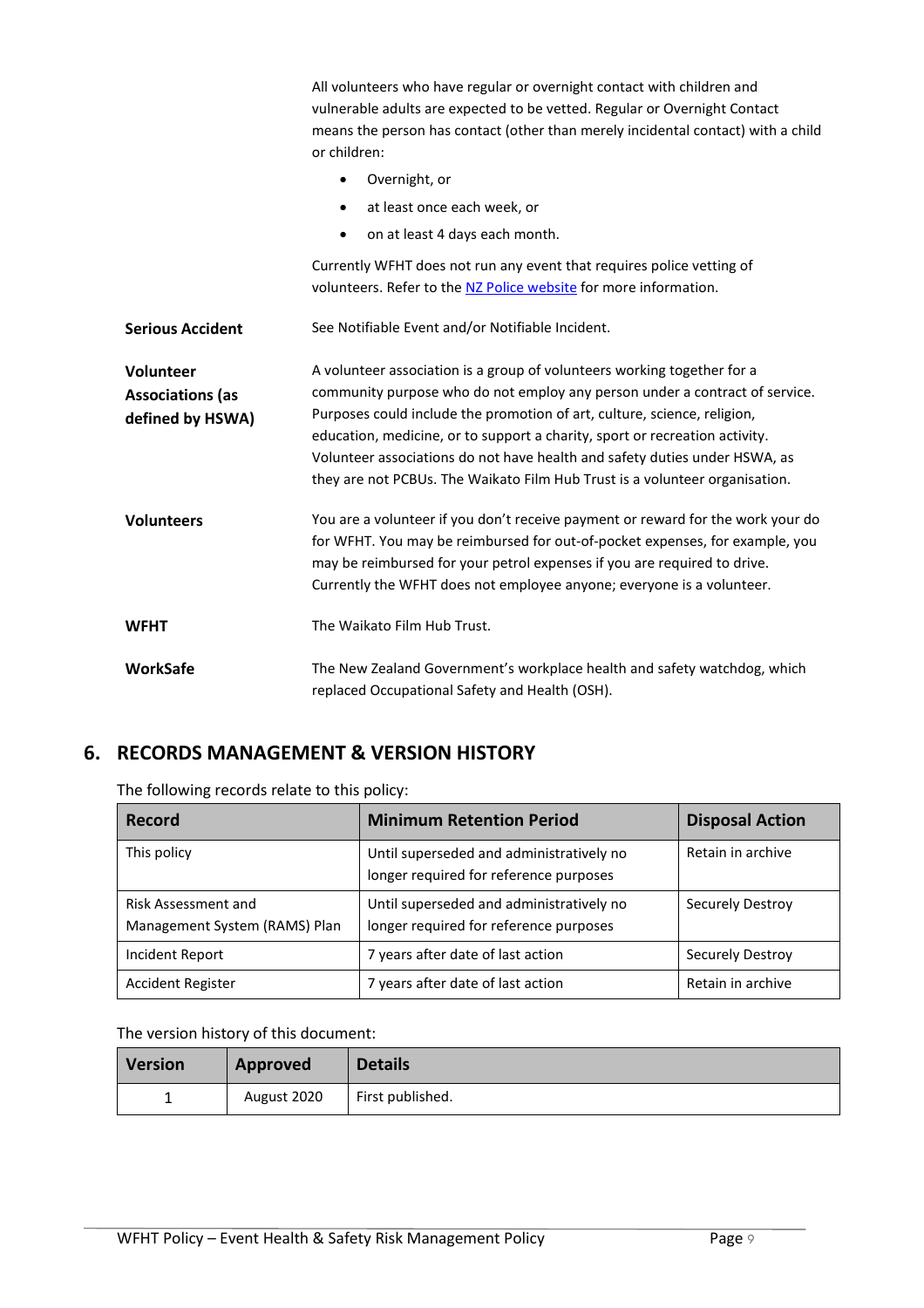## **Appendix 1 – Risk Assessment and Management System Plan**

The following Risk Assessment and Management System Plan (RAMS) forms are to be completed in accordance with the Waikato Film Hub Trust's Event Health and Safety Risk Management Policy.

An electronic copy of the policy and this Risk Assessment and Management System can be found online in the WFHT file directory under Policies. Completed forms are stored in hard copy with the Chief Executive, while an electronic copy (which must be scanned) can be found in the WFHT file directory under Health and Safety.

As per the Health and Safety at Work Act 2015 the purpose of a risk assessment is to identify and manage risks. In managing risks to health and safety, we must identify hazards that could give rise to reasonably foreseeable risks to health and safety. We are required to:

- eliminate risks to health and safety, so far as is reasonably practicable, or
- if it is not reasonably practicable to eliminate risks to health and safety, to minimise those risks so far as is reasonably practicable.

The definition of 'hazard', is:

- an activity, arrangement, circumstance, event, occurrence, phenomenon, process, situation or substance (whether arising or caused within or outside a place of work) that is an actual or potential cause or source of harm. This includes:
	- $\circ$  a situation where a person's behaviour may be an actual or potential cause or source of harm to the person or another person o without limitation, a situation described in subparagraph resulting from physical or mental fatigue, drugs, alcohol, traumatic shock or other temporary condition that affects a person's behaviour.

Before any event in a new location or venue, or one not previously used by WFHT to hold an event in the past 12 months, the Event Organiser, as designated by WFHT's Chief Executive, must complete the Risk Assessment and Management System Plan on the following page, and submit this to the Chief Executive no less than 48 hours before the intended event. Prior approval must be sought from the Chief Executive to submit the RAMS within the 48-hour window.

RAMS plans, the Incident and Accident Reports and the Risk Register are located on WFHT Site at: <https://drive.google.com/drive/folders/1qaTQKsA2RmNqNDswGglg9NEoPPSAPiPM?usp=sharing>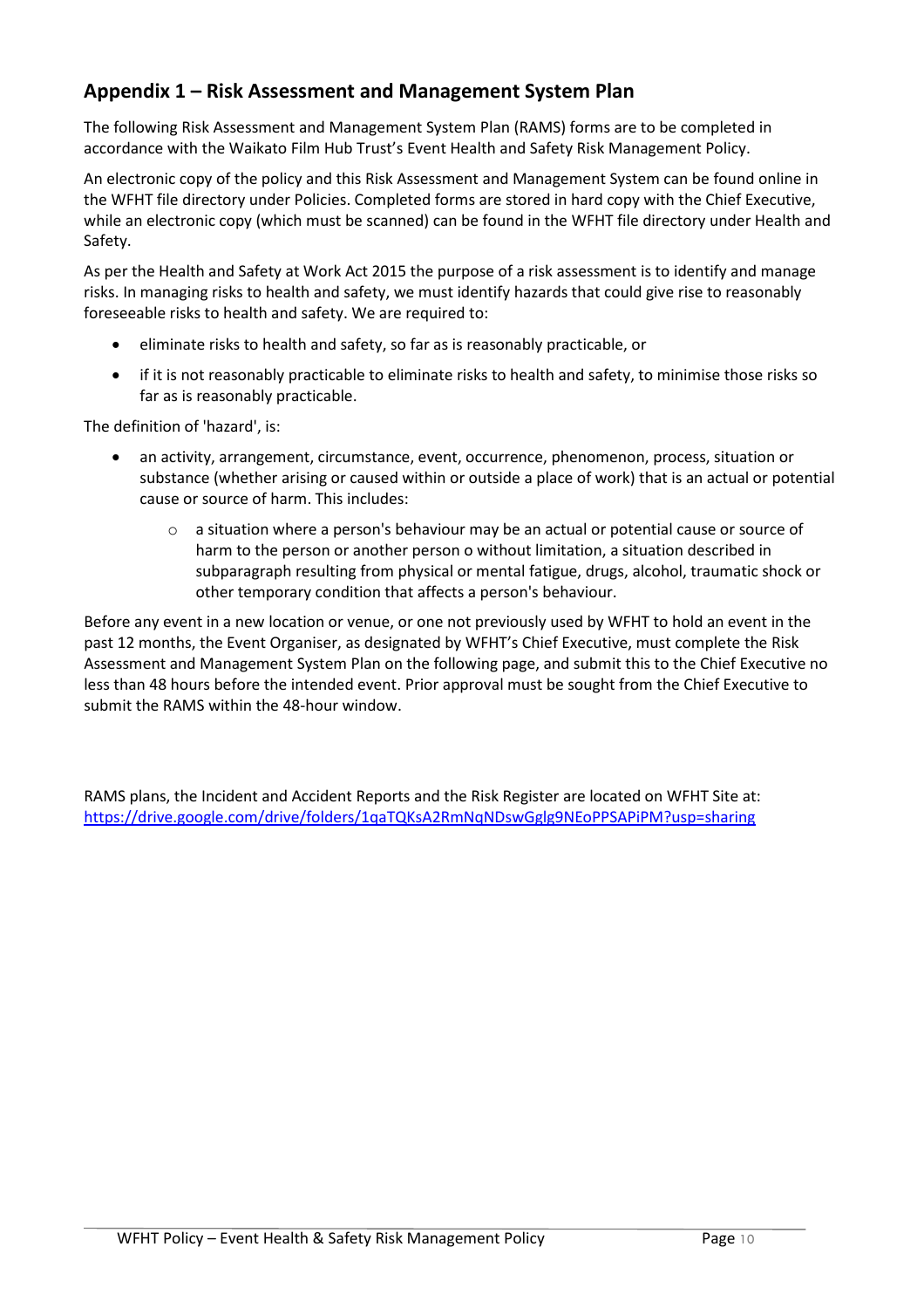# **WAIKATO FILM HUB RISK ASSESSMENT & MANAGEMENT SYSTEM PLAN**



| <b>1. Event Details</b>                     |                                     | <u>WAINAI V</u><br><b>FILM HUB</b> |
|---------------------------------------------|-------------------------------------|------------------------------------|
| Event Name/<br><b>Description:</b>          |                                     | Max number of<br>participants:     |
| <b>Event Date:</b>                          | <b>Event Start time:</b>            | <b>Event Finish</b><br>Time:       |
| <b>WFHT Event</b><br><b>Organiser Name:</b> | <b>Event Organiser</b><br>Ph/Email: |                                    |

| 2. Event Location, Key Contacts and Responsibilities                 |                            |                                      |
|----------------------------------------------------------------------|----------------------------|--------------------------------------|
| <b>Event Venue Name:</b>                                             |                            | <b>Venue Contact</b><br>Name:        |
| <b>Venue Address:</b>                                                |                            | <b>Venue Contact</b><br>Number:      |
|                                                                      |                            | <b>Venue Contact</b><br>Email:       |
| <b>Certificates cited:</b>                                           |                            | After hours/                         |
| Attached?                                                            | No (Circle one)<br>Yes $/$ | <b>Emergency Contact</b><br>details: |
| <b>Venue safety policy</b><br>and/or evacuation<br>procedures cited? | No (Circle one)<br>Yes $/$ | If No, why not?                      |
| Attached?                                                            | No (Circle one)<br>Yes $/$ |                                      |
| Demonstration of gear/space required?<br>No (Circle one)<br>Yes $/$  |                            | <b>Details:</b>                      |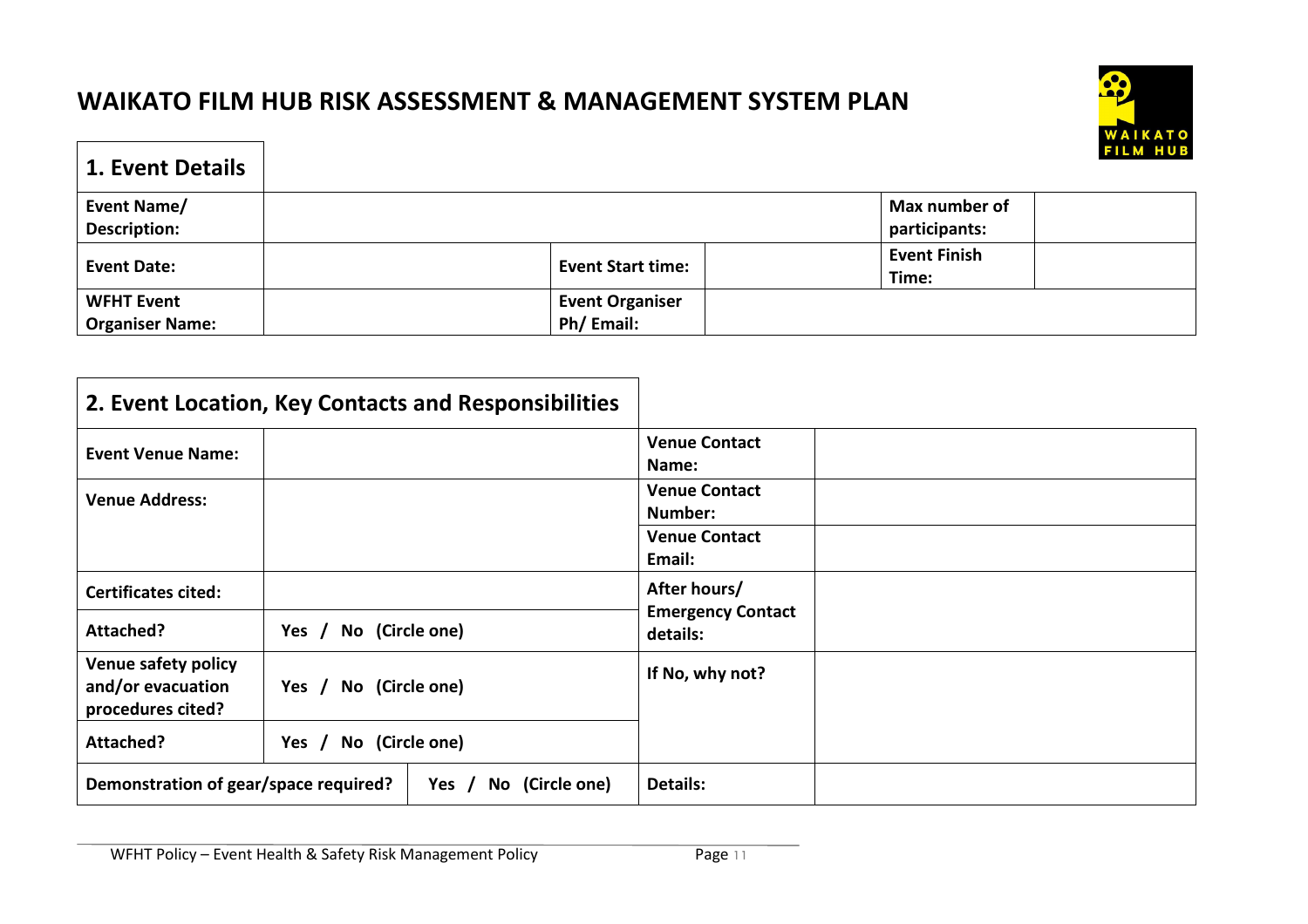| <b>Date Completed:</b>                                                                                                                                                                                                                                                                                                              | Completed by (if not<br><b>WFHT Event Organiser):</b>                                                                                                                                                                                                                                                                                                       |                                                                                                                                                                                                                                                                                                                                                                                                                                                                                        |
|-------------------------------------------------------------------------------------------------------------------------------------------------------------------------------------------------------------------------------------------------------------------------------------------------------------------------------------|-------------------------------------------------------------------------------------------------------------------------------------------------------------------------------------------------------------------------------------------------------------------------------------------------------------------------------------------------------------|----------------------------------------------------------------------------------------------------------------------------------------------------------------------------------------------------------------------------------------------------------------------------------------------------------------------------------------------------------------------------------------------------------------------------------------------------------------------------------------|
| Risks/Hazards involved in event/activity<br>(Hazzard Identification):                                                                                                                                                                                                                                                               | <b>Causal Factors (Risk Assessment):</b>                                                                                                                                                                                                                                                                                                                    | <b>Risk Mitigation Actions (Risk Control):</b>                                                                                                                                                                                                                                                                                                                                                                                                                                         |
| Consider:<br>• Human - type and size of crowd expected, level of<br>crowd participation.<br>• Technological - mechanical, utilities such as gas and<br>electricity and plant and equipment.<br>Natural - the physical location and site area<br>$\bullet$<br>conditions.<br>Environmental - weather, ground impact etc<br>$\bullet$ | Consider:<br>• The consequence - what will happen, the extent<br>of the harm, and<br>• The likelihood - chances of possibility of it<br>occurring. When conducting a risk assessment,<br>include the people who are actually involved in<br>undertaking the task. Experience is as important<br>as a fresh perspective when undertaking risk<br>assessment. | Consider:<br>Elimination - by removing the hazard entirely.<br>$\bullet$<br>Substitution - by replacing hazardous materials or<br>methods with less hazardous alternatives.<br>Engineering - by isolating, enclosing or containing the<br>$\bullet$<br>hazard.<br>Administrative - by ensuring safe operating procedures<br>$\bullet$<br>are in place and monitoring these.<br>Personal Protective Equipment (PPE) - by making sure<br>that appropriate safety equipment is available. |
|                                                                                                                                                                                                                                                                                                                                     |                                                                                                                                                                                                                                                                                                                                                             |                                                                                                                                                                                                                                                                                                                                                                                                                                                                                        |
|                                                                                                                                                                                                                                                                                                                                     |                                                                                                                                                                                                                                                                                                                                                             |                                                                                                                                                                                                                                                                                                                                                                                                                                                                                        |
|                                                                                                                                                                                                                                                                                                                                     |                                                                                                                                                                                                                                                                                                                                                             |                                                                                                                                                                                                                                                                                                                                                                                                                                                                                        |
|                                                                                                                                                                                                                                                                                                                                     |                                                                                                                                                                                                                                                                                                                                                             |                                                                                                                                                                                                                                                                                                                                                                                                                                                                                        |
|                                                                                                                                                                                                                                                                                                                                     |                                                                                                                                                                                                                                                                                                                                                             |                                                                                                                                                                                                                                                                                                                                                                                                                                                                                        |

**More space available over page.**

 $\blacksquare$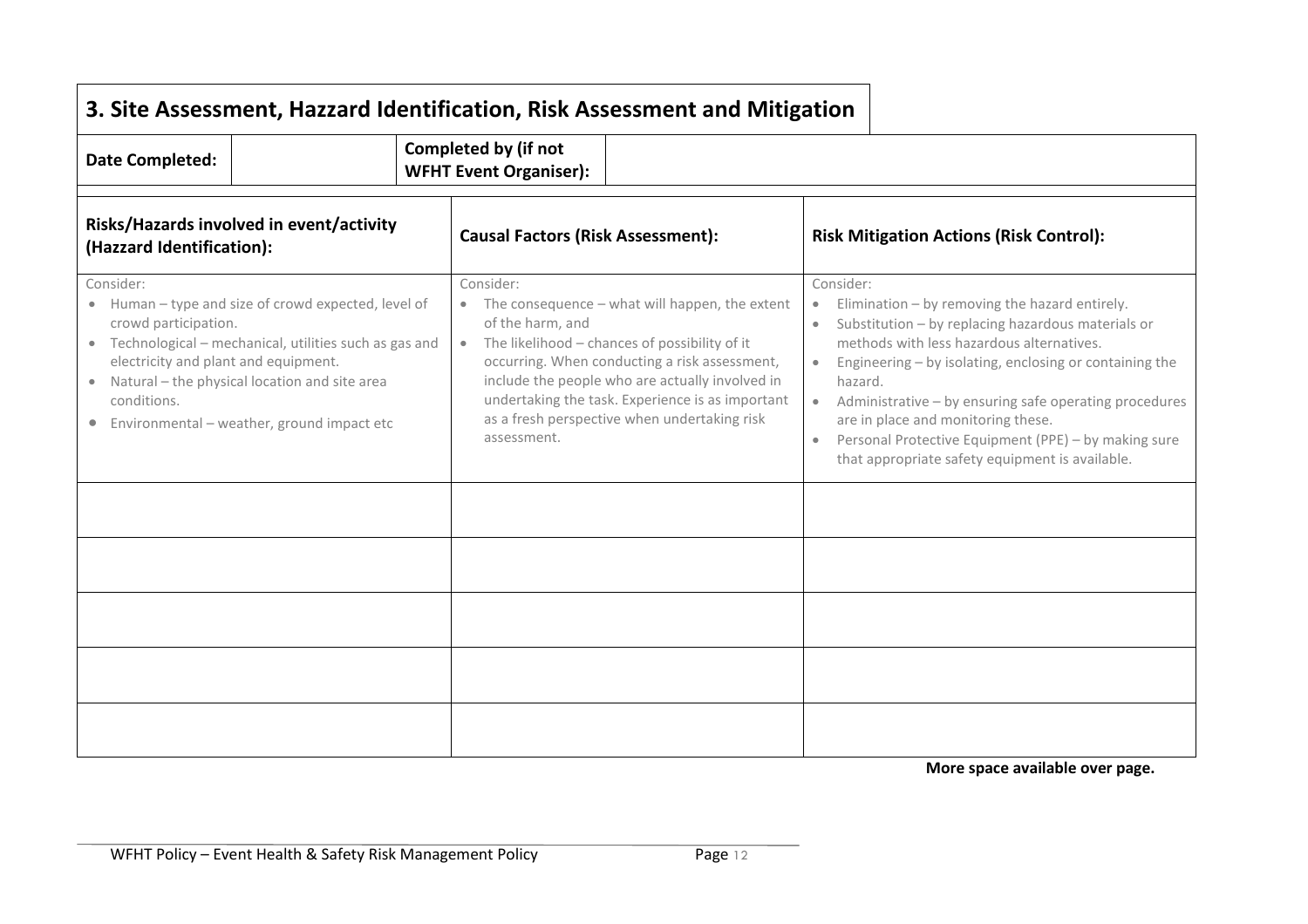| Risks/Hazards involved in event/activity<br>(Hazzard Identification) Continued: | <b>Causal Factors (Risk Assessment)</b><br><b>Continued:</b> | <b>Risk Mitigation Actions (Risk Control)</b><br>Continued: |
|---------------------------------------------------------------------------------|--------------------------------------------------------------|-------------------------------------------------------------|
|                                                                                 |                                                              |                                                             |
|                                                                                 |                                                              |                                                             |
|                                                                                 |                                                              |                                                             |
|                                                                                 |                                                              |                                                             |
|                                                                                 |                                                              |                                                             |

|                                      | 4. Event Organiser and WFHT Signoff and Approval |       |  |
|--------------------------------------|--------------------------------------------------|-------|--|
| <b>Event Organiser</b><br>Signature: |                                                  | Date: |  |
| <b>WFHT Approver</b><br>Name:        |                                                  |       |  |
| <b>WFHT Approver</b><br>Signature:   |                                                  | Date: |  |

Before any event in a new location or venue, or one not previously used by WFHT to hold an event in the past 12 months, the Event Organiser, as designated by WFHT's Chief Executive, must complete this Risk Assessment and Management System Plan and submit this to the WFHT Chief Executive no less than 48 hours before the intended event. Prior approval must be sought from the Chief Executive to submit the RAMS within the 48-hour window.